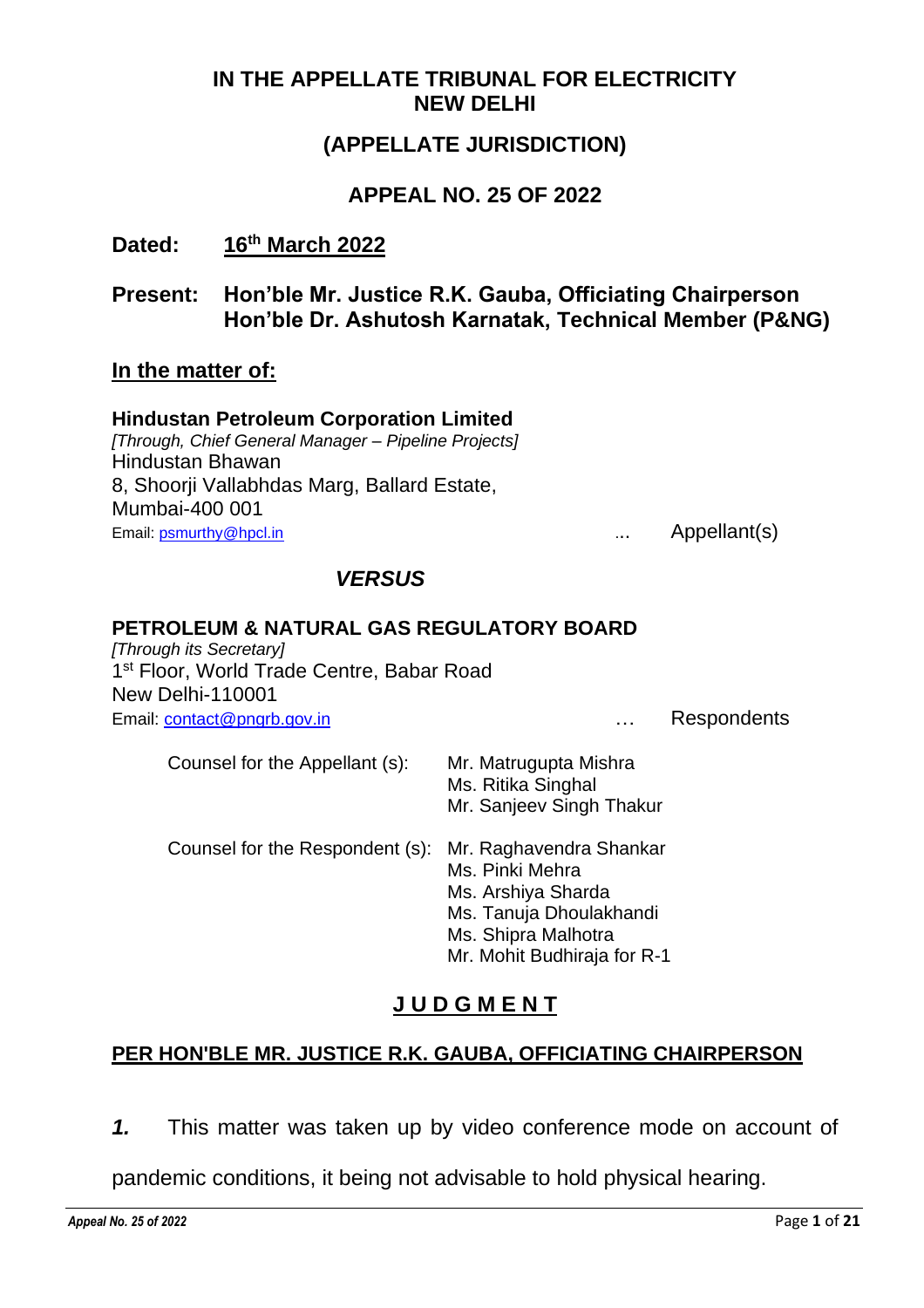*2.* The appeal at hand was brought under Section 33 of the *Petroleum and Natural Gas Regulatory Board Act, 2006* (in short, "PNGRB Act") by *Hindustan Petroleum Corporation Limited* ("HPCL") challenging the Order dated 06.03.2020 passed in Case/Reference No. PNGRB/Monitoring/3/ PPP-UCSPL/(3)/2014 by the *Petroleum and Natural Gas Regulatory Board* (hereinafter referred to as the "Board") whereby the request for refund of the amount of Rs. 77.5 lakhs encashed by the Board through invocation of the bank guarantee, vide its earlier decision dated 04.03.2016, was rejected. The dispute requiring resolution in the matter at hand relates to the provisions of the *Petroleum and Natural Gas Regulatory Board (Authorising Entities to Lay, Build, Operate or Expand Petroleum and Petroleum Products Pipelines) Regulations, 2010* (in short, "Authorizing Regulations"), framed by the Board under the PNGRB Act. The bank guarantee which had been invoked was furnished by the appellant (HPCL) in relation to the authorization granted by the Board in its favour under Regulations 17(1) of Authorization Regulations, vide letter dated 01.11.2012, for laying, building, operating or expanding *Uran-Chakan-Shikrapur LPG Pipeline* (for short, "UCSPL").

*3.* The brief background facts, restricted to the extent relevant for present discussion, may be noted at the outset.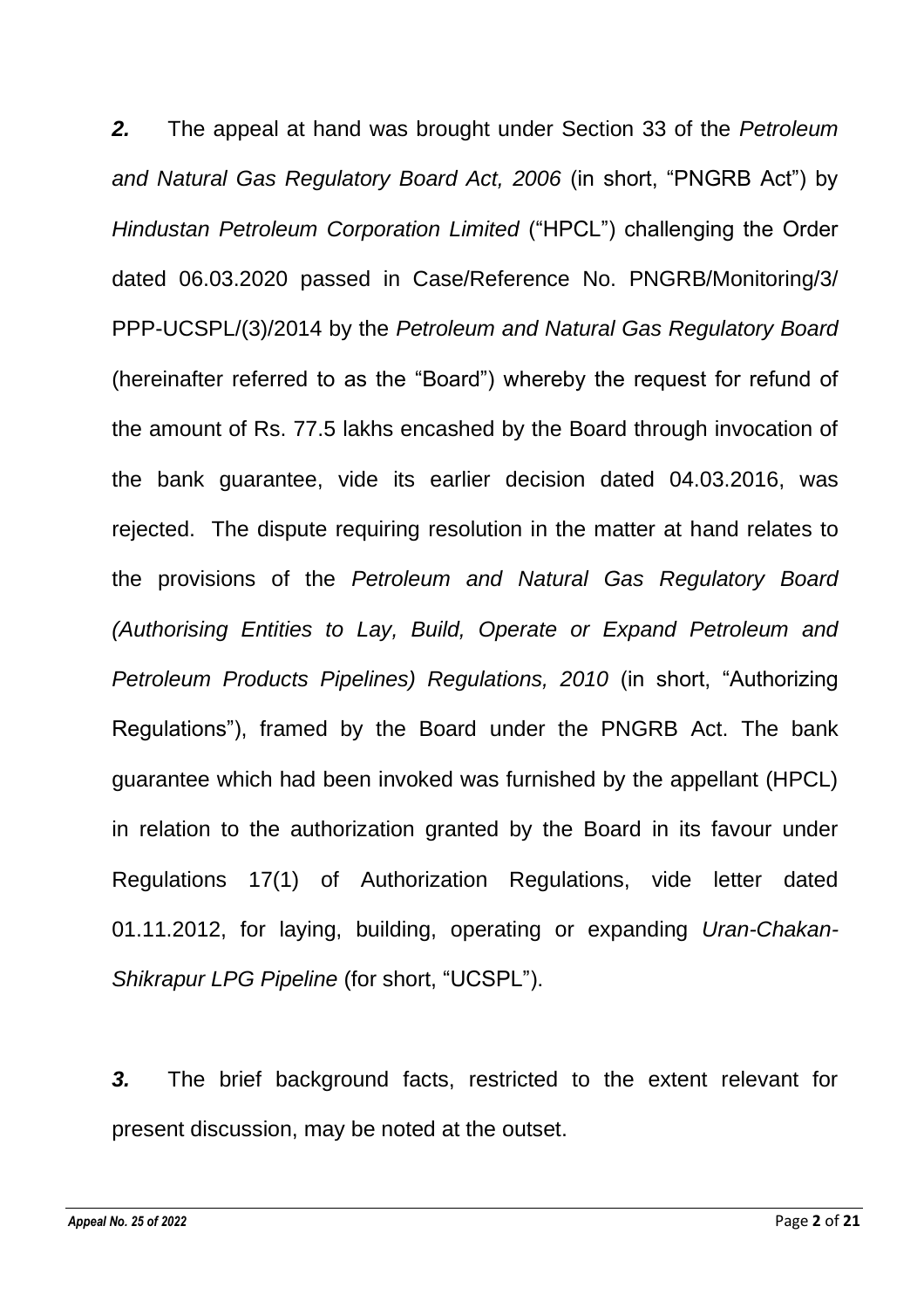*4.* In terms of the authorization granted to HPCL by the Board in relation to UCSPL, on 01.11.2012, the former (HPCL) was required to complete the works of laying, building or expanding the activities of the said project within a period of thirty-six months i.e. until 31.10.2015. Concededly, the timeline was extended subsequently, upon request of the appellant, till March, 2017.

*5.* Regulation 16 of the Authorization Regulations, in terms of which the

bank guarantee was encashed, provides as under:

*"16. Consequences of default and termination of authorization procedure.* 

*An authorized entity shall abide by all the terms and conditions specified in these regulations and any failure in doing so, except for the default of the service obligation under sub-regulation (1) of regulation 14 and force majeure, shall be dealt with as per the following procedure, namely:-*

*(a) the Board shall issue a notice to the defaulting entity allowing it a reasonable time to fulfill its obligations under the regulations;*

*(b) no further action shall be taken in case remedial action is taken by the entity within the specified period to the satisfaction of the Board;*

*(c) in case of failure to take remedial action, the Board may encash the performance bond of the entity on the following basis, namely:-*

*(i) twenty five percent of the amount of the performance bond for the first default;* 

*(ii) fifty percent of the amount of the performance bond for the second default:* 

> *Provided that the entity shall make good the encashed performance bond in each of the cases at sub-clause (i) and (ii) within a week of*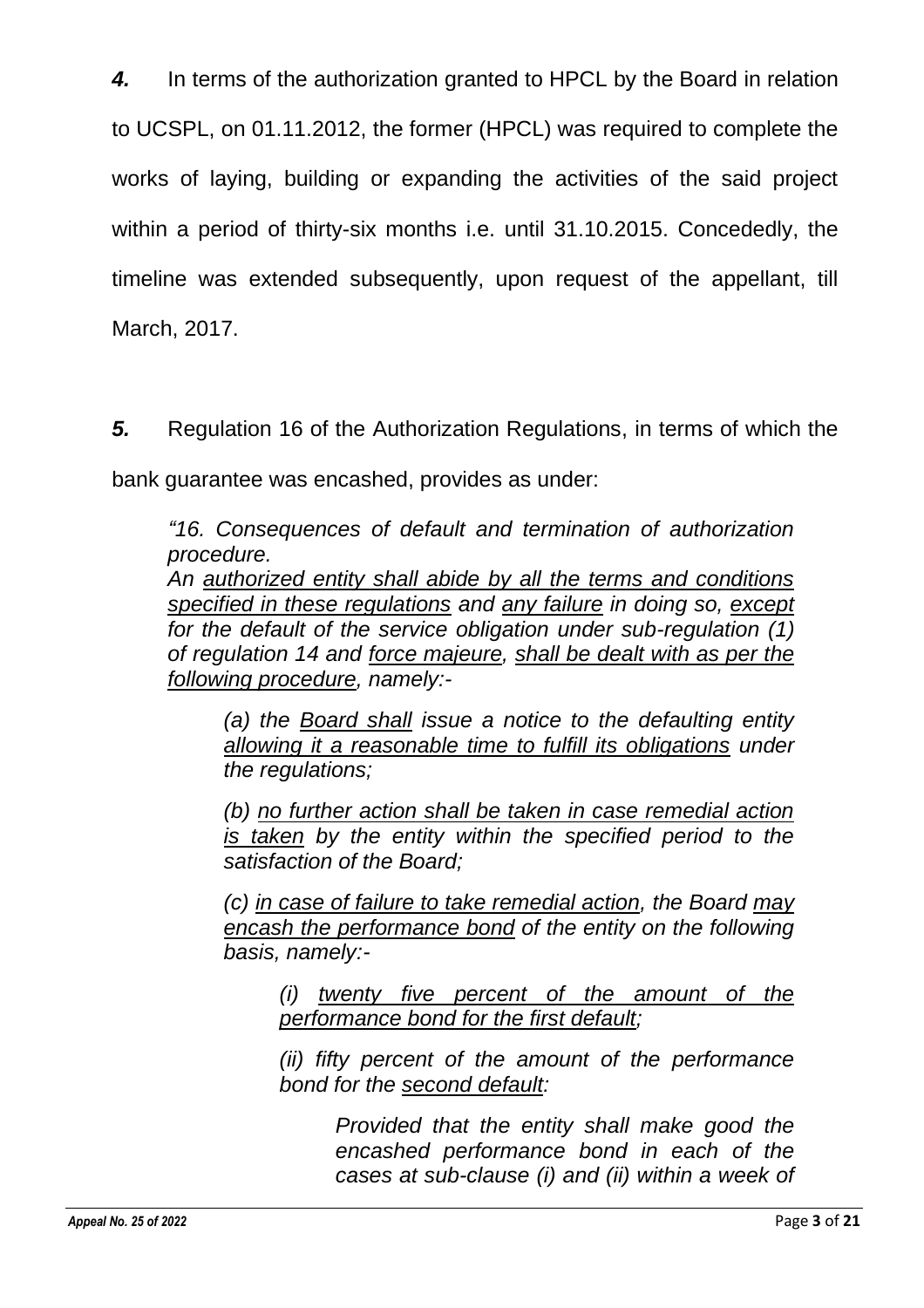*encashment failing which the remaining amount of the performance bond shall also be encashed and authorization of the entity terminated;*

*(iii) one hundred percent of the amount of performance bond for the third default and simultaneous termination of authorization of the entity;*

*(d) the procedure for implementing the termination of an authorization shall be as provided in Schedule G.*

*(e) without prejudice to as provided in clauses (a) to (d), the Board may also levy civil penalty as per section 28 of the Act in addition to taking action as prescribed for offences and punishment under Chapter IX of the Act."* (Emphasis supplied)

*6.* Indisputably, there were delays in completion of the project within the timeline prescribed by the Board. Against such backdrop, by its Order dated 04.03.2016, the Board had directed encashment of 25% of the Performance Bank Guarantee (PBG) submitted by the appellant, amounting to Rs.77,55,000/-, under the provisions of Regulation 16(c)(i). The said order was challenged by the appellant preferring an appeal before this tribunal, it being registered as appeal no.102 of 2016. The Order dated 04.03.2016 was assailed by the appellant on various grounds including the contention that the UCSPL was a dedicated/captive pipeline rather than a common carrier. The plea to such effect has since been abandoned by the appellant. The appellant had sought to explain, in the said earlier round, the delay in completion of the project within the specified time referring, *inter-alia,* to various road blocks faced mainly being delay in receiving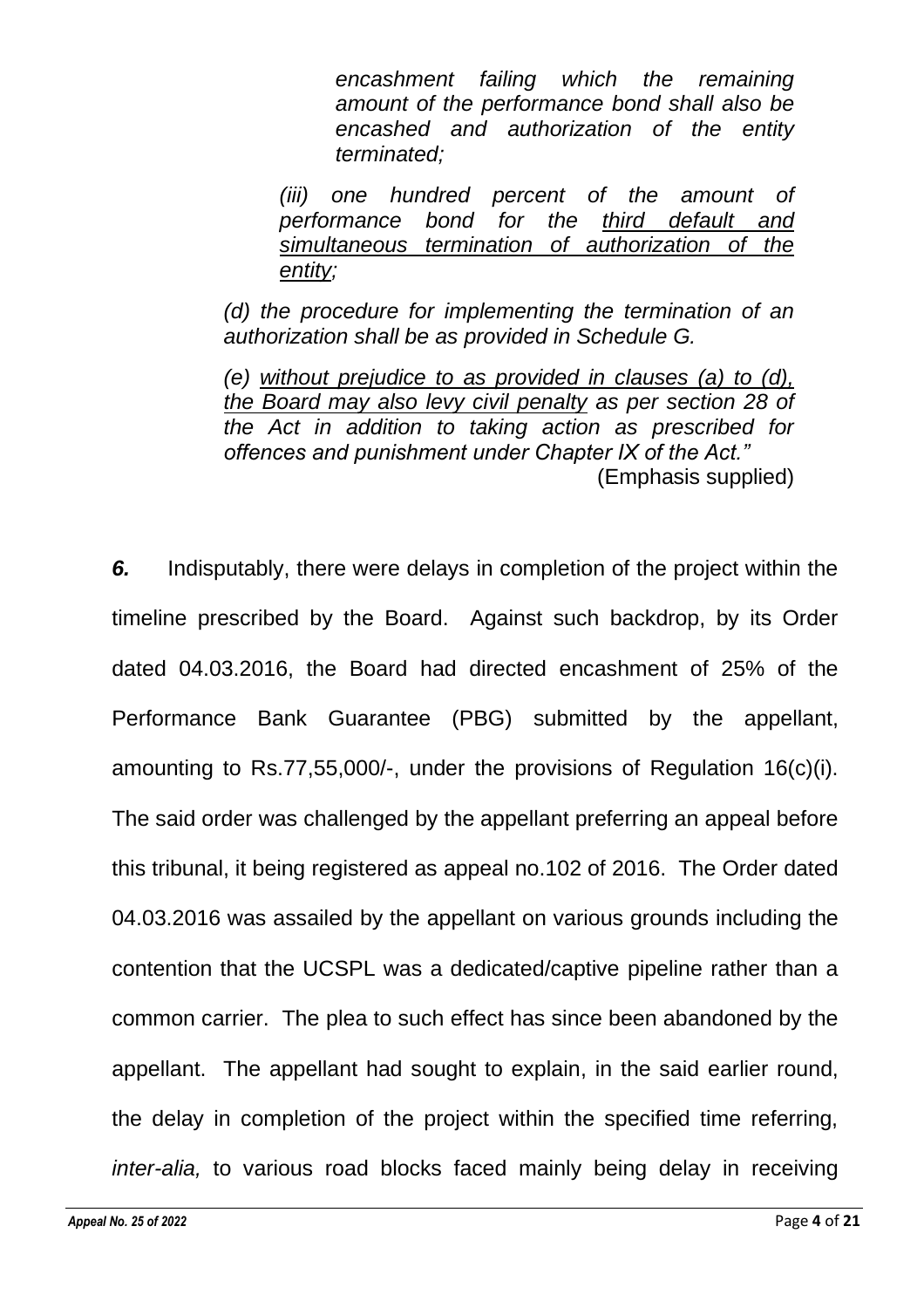statutory provisions, the prime submission being that they were in the nature of *force majeure*.

**7.** It was also the submission of the appellant in the above-said previous round that the Board had failed to follow the procedure prescribed in Regulation 16 before imposing the penalty of forfeiture of 25% of the performance bank guarantee by neither having served any notice nor abided by principles of natural justice nor granted a reasonable time to the appellant (authorized entity) to fulfil its obligation or take remedial action.

*8.* The appeal was allowed by judgment dated 09.01.2019, having the effect of setting aside the said earlier order dated 04.03.2016, remitting the matter to the Board for taking a fresh decision within a period of four months directing, *inter-alia,* the Board "*to afford fresh reasonable opportunity of hearing to the appellant*" and "*in accordance with law and in the interest of natural justice and equity*". For issuing such directions, this tribunal had set out the reasons in judgment dated 09.01.2019 as under:

*"21. The scheduled date to complete the job of laying of the pipeline under reference was 31.10.2015 and the Appellant could not accomplish the same by that date. The Board accordingly encashed 25% of the PBG as per Regulation 16 of the Authorization Regulation as a first default on the part of the Appellant. It is fact that Regulation 16 authorizes the Board to encash the PBG; however, the issues of force majeure, serving notice and taking up remedial action as mentioned in Regulation 16 (a) and (b) would need to be addressed. The above three issues have been vehemently argued by the Appellant.*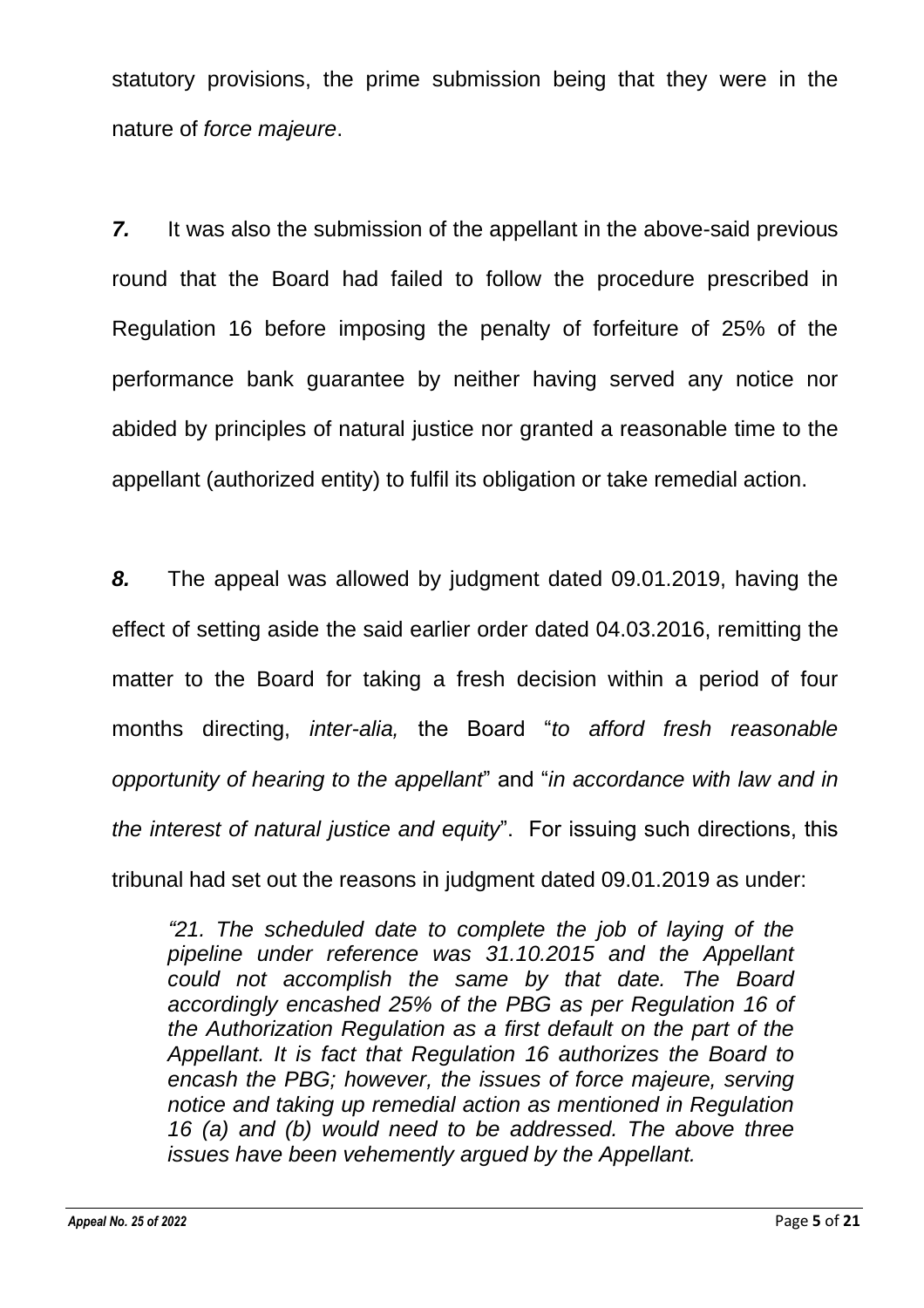*22. The learned counsel Mr. M.G. Ramachandran appearing for the Appellant admitted that there has been delay in completing the project, but the delays have occurred because of reasons beyond the Appellant's control. All the reasons for delay were explained and submitted to the Board, but the Board has considered the reasons for delay in a cursory manner without analyzing the impact on the implementation of the project and has vaguely held that "the situation on the ground does not provide sufficient optimism for the commissioning of the pipeline" while imposing penalties. The impugned decision therefore clearly suffers from lack of reasons; non-application of mind and is contrary to the record.*

*23. The delays were on account of various reasons viz delay in obtaining various statutory approvals including forest clearance in Pune and Raigad districts, litigations in the Mumbai High Court and National Green Tribunal, Pune etc. Considerable delay took place in re-routing the pipeline in Pune district because of local obstructions.*

*24. We have also noted that the delays took place in spite of the fact that the project was being monitored by the Project Monitoring Group of the Cabinet Committee on Investment and quarterly review meetings were being held with the Chief Secretary, Government of Maharashtra in order to expedite approvals. For our better clarifications, we also directed the Appellant to submit to this Court the records on the steps taken by the Appellant to obtain various clearances from various departments/Government authorities. The Appellant submitted the same to us on 19.07.2017.*

*25. While perusing the records, we observe that sufficient correspondences were made and discussions held by the Appellant with various authorities for obtaining the clearances etc. We also observe that the Appellant before the impugned order was issued, submitted a letter dated 02.12.2015 to the Board giving the status of the project as on 7th November, 2015 which says that the Appellant had placed 100% orders for procurement and it had already acquired 80% of the procurement items and it had incurred expenditure of Rs. 253.37 Crores with 70% progress at station works and overall physical progress of 77.5%.*

*26. We also note from the impugned order dated 04.03.2016 that the Board admitted that there had been delay in obtaining approvals from various authorities which is reproduced as below:-*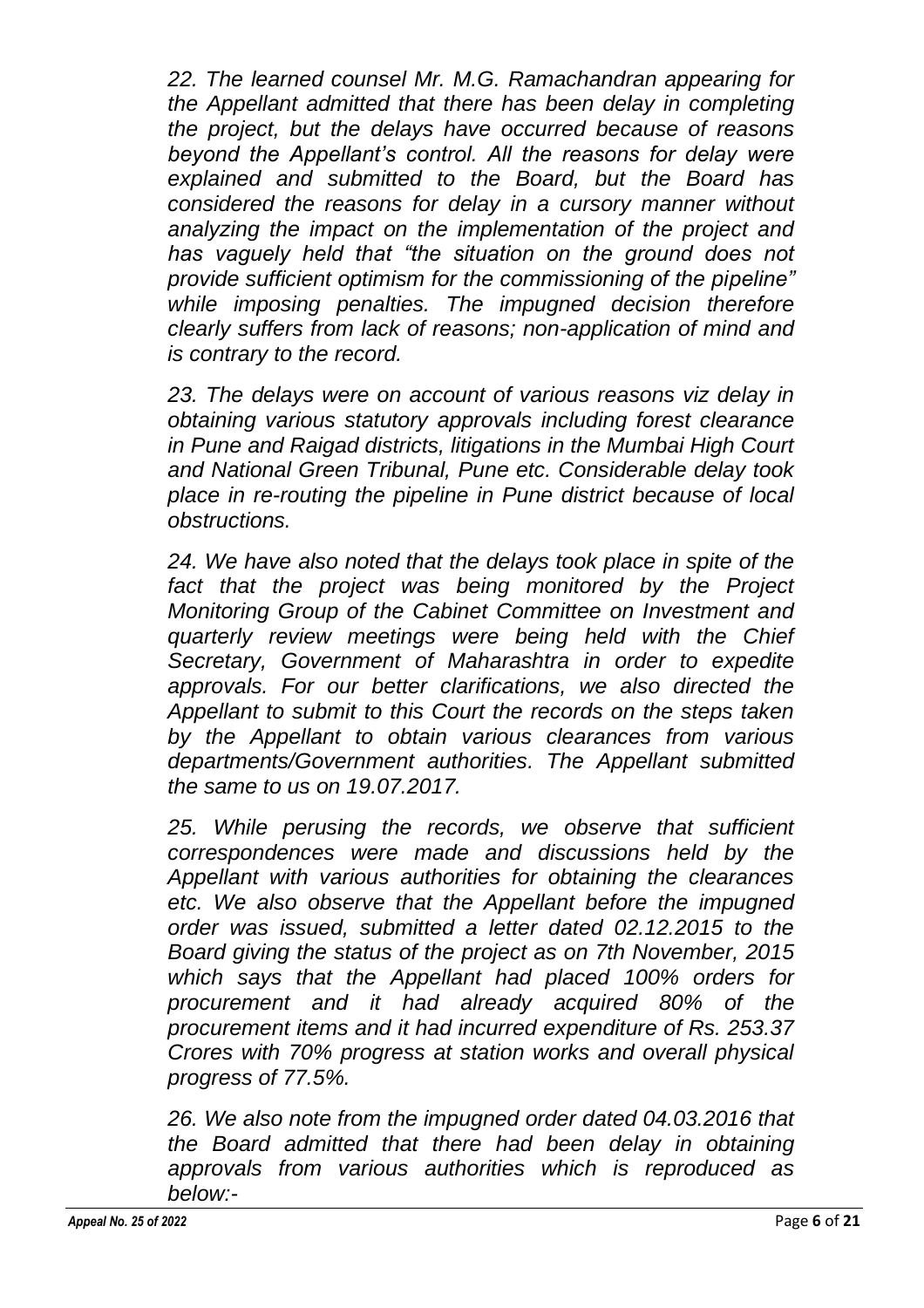*"12. The documents/communications furnished by the entity were analyzed and it was observed that there has been delay in granting approvals/permissions by the authorities."* 

*27. Learned counsel Mr. Rahul Sagar Sahay appearing for the Board stated before us that the reasons for delay were examined from the point of view of Force Majeure and it was found that the reasons could not be considered as Force Majeure conditions which the Appellant claimed it to be so. In this context, we have also observed that the Board extended the time schedule for completion of the project till March, 2017 while encashing 25% of the PBG which would mean that the Board accepted the delay based on the reasons given by the Appellant. Both these actions of extending the time schedule and imposing penalty taken simultaneously appear to be contradicting.*

*28. We have also observed the following statement made in the impugned order by the Board and sought further details on the same from the learned counsel appearing for the Board.*

*"14. The Statutory permissions may never be in place all in one go. One or the other clearance might remain pending but it does not stop the entity from pursing other activities related to the project. The situation on ground does not provide sufficient optimism for early commissioning of the pipeline."*

*We, did not, however, get any more details and also basis for making the above statement from the counsel/Board.*

*29. One of the contentions of the Appellant is that the Board ought to have issued a notice to the defaulting entity allowing it a reasonable time to fulfill its obligations under Regulations 16 (a) of the Authorization Regulations which the Board did not do. The Board's general reply is that ample opportunities have been provided to the Appellant of being heard and allowed reasonable time to fulfill its obligations. As per the Appellant, encasing the PBG without issuing a notice as per provisions of the Regulations is a violation of principles of natural justice.*

*30. In the above context, we observe that the scheduled time for completion of the project was by 31.10.2015 and the only review meeting of which minutes were issued was held on 19.11.2015 which happened after the scheduled completion date of 31.10.2015. We are not clear whether the Board followed the*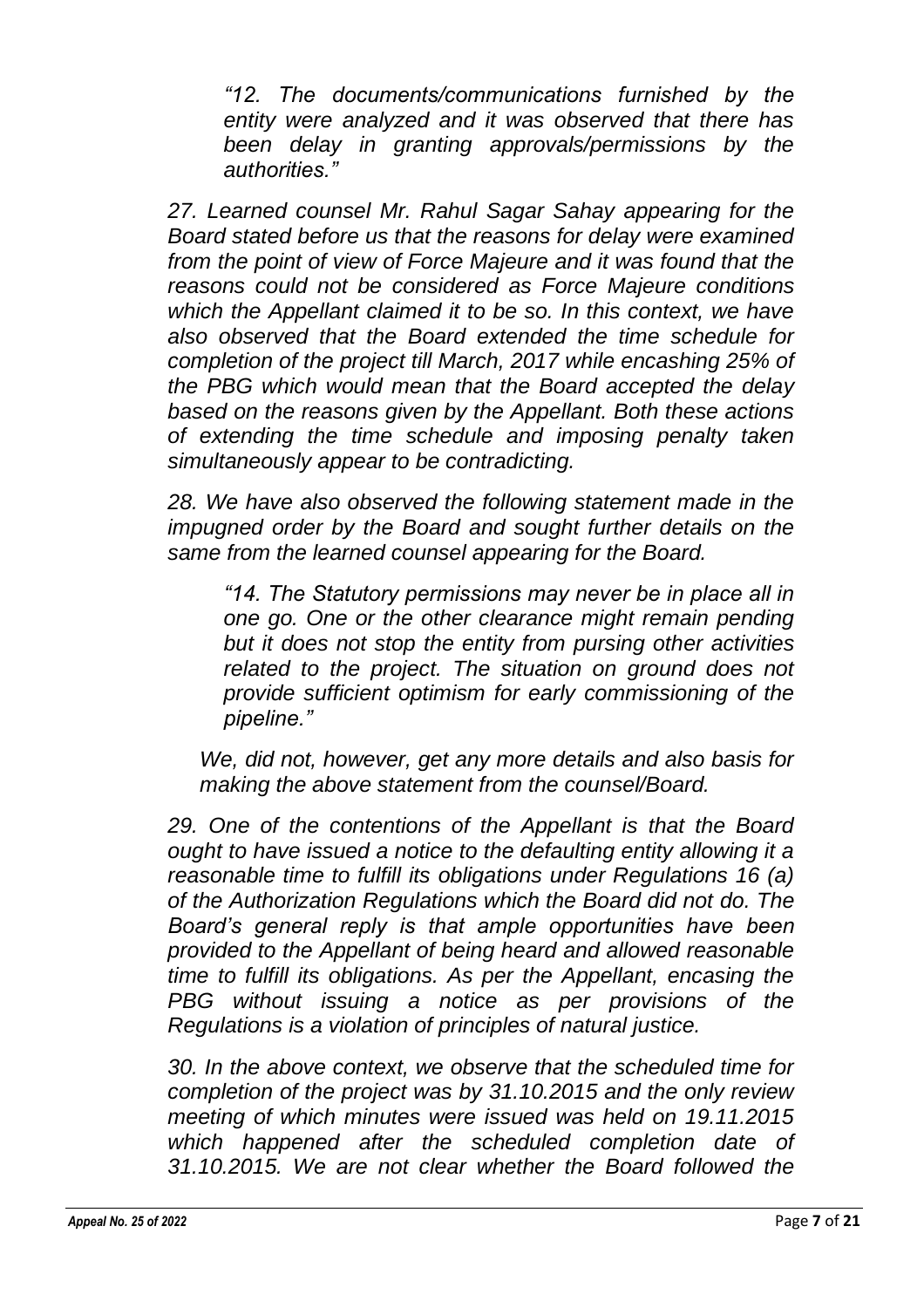*following regulations of the Authorization Regulations while monitoring the progress of the project.*

*"13. Post-authorization monitoring of activities (precommissioning)* 

- *(1) ………. (2) ……….*
- *(3) ……….*

*(4) The Board shall monitor the progress of the entity in achieving various targets with respect to the petroleum and petroleum products pipeline project, and, in case of any deviations or shortfall, advise remedial action to the entity."*

*Regulation 13 (4) above is relevant in the present case and we observe that the monitoring conducted by the Board was not sufficient enough to carry forward a project like the instant one in the interest of the nation and in the spirit of the PNGRB Act, 2006*

*31. After carefully perusing the submissions made by the Appellant as well as the Respondent Board and after hearing the arguments made by the counsel appearing for the parties, it appears that the Board was not careful enough to examine the reasons submitted by the Appellant for the delay. The impugned order lacks proper reasoning for not extending the scheduled completion time as requested by the Appellant before encashing the 25% of the PBG. The impugned order suffers from gross deficiency in explaining the grounds while considering to encash the PBG. We hold that a more elaborate analysis would need to be carried out by the Board on the correspondences made and documents submitted by the Appellant while requesting to extend the time schedule for completion of the project before encashing the PBG. We also hold that the Appellant needs to be heard by the Board afresh before taking a final decision. In view of our observations and discussions, we feel it prudent to remand the instant matter to the Board for a fresh and independent review."*

*9.* It is a common case of both parties that in the wake of the above said decision dated 09.01.2019 of this tribunal, the Board had called the appellant for hearing on 22.02.2019. The appellant informed the Board at

that stage that 92% of the project had been completed, only about four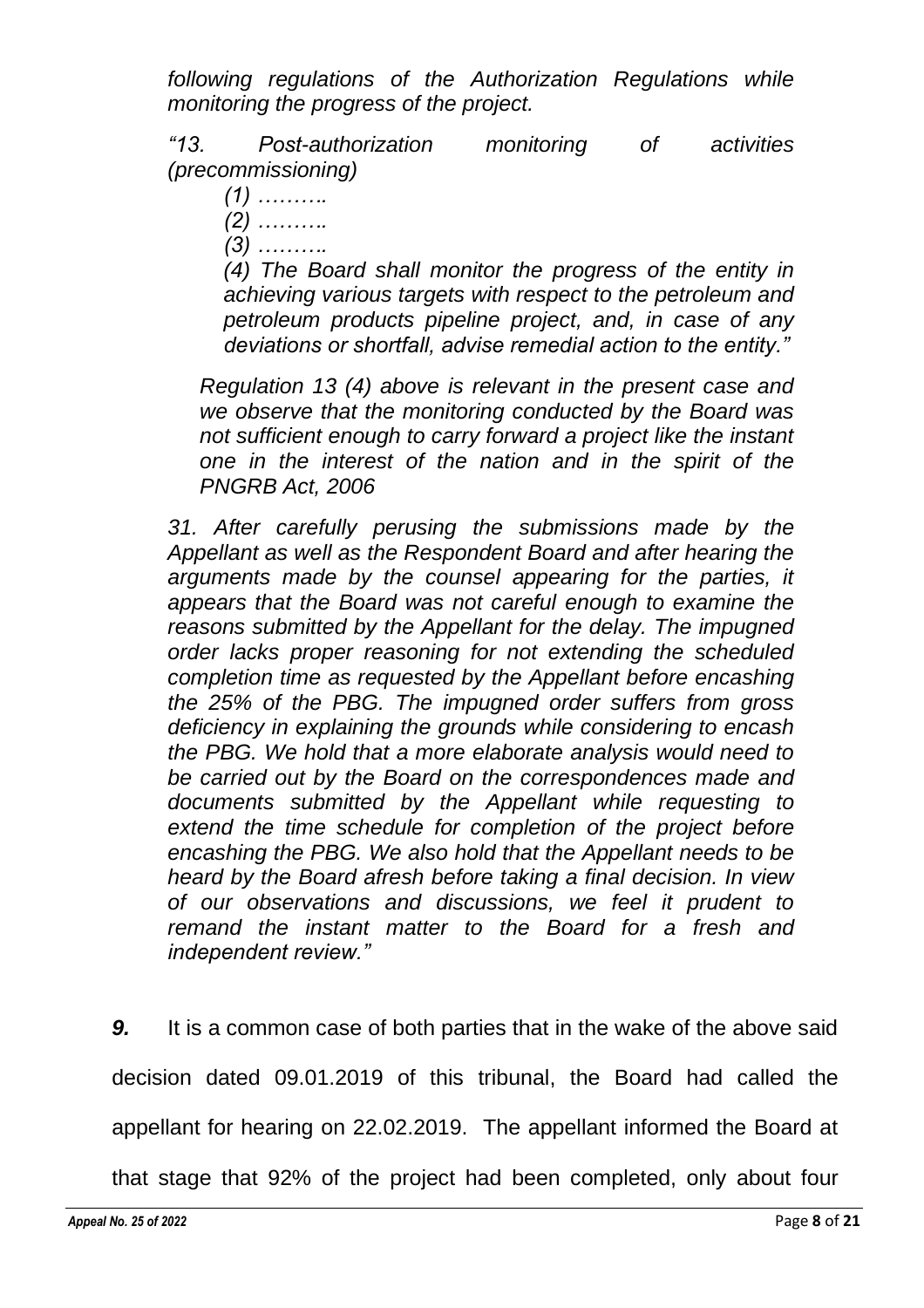kilometers of the pipeline having remained to be laid. On 08.03.2019, the appellant furnished details of the status of the completion of the project requesting the Board to extend the timeline till August, 2019. Acceding to the said request, the Board, by its Order dated 09.05.2019, extended the time for completion of the project by August, 2019. Noticeably, the prayers made by the appellant at that stage included the request for refund of amount of Rs. 77,50,000/- that had been realized by the Board through invocation of bank guarantee on the strength of the earlier order which had been displaced by the judgment dated 09.01.2019 of this tribunal. The Board, while granting the request for extension of time till August, 2019, articulated its views in the Order dated 09.05.2019 as under:

*"9. During the hearing on 22.02.2019, HPCL accepted that the said pipeline is neither a captive nor dedicated pipeline and it is a common carrier. However, in the submission dated 08.03.2019, HPCL again stated that the pipeline is a captive pipeline. However, this plea was earlier dropped by HPCL during the hearings before APTEL on 12.12.2018 and its advocate suggested to deal with the issue of encashment of PBG only.*

*10. HPCL further submitted that the Central Government authorization was accepted by vide letter dated 01.11.2012 and while accepting the Central Govt. authorization, PNGRB imposed certain terms and conditions like a bank Guarantee was sought and also as per the paragraph/Condition no.4 of the said authorization letter, the time for completion of the project was given as 31st October, 2015. In this regard, it is pertinent to point out that HPCL knowing all the said terms and conditions of authorization, accepted the said authorization, as a common carrier pipeline and submitted the Bank Guarantee of Rs.3.10 Crore to PNGRB.*

*11. HPCL, submits various challenges faced by them in implementing the project and also submits that the reasons for delay were beyond their control and must be considered as force majeure. In this regard, it is opined that the issues/constraints*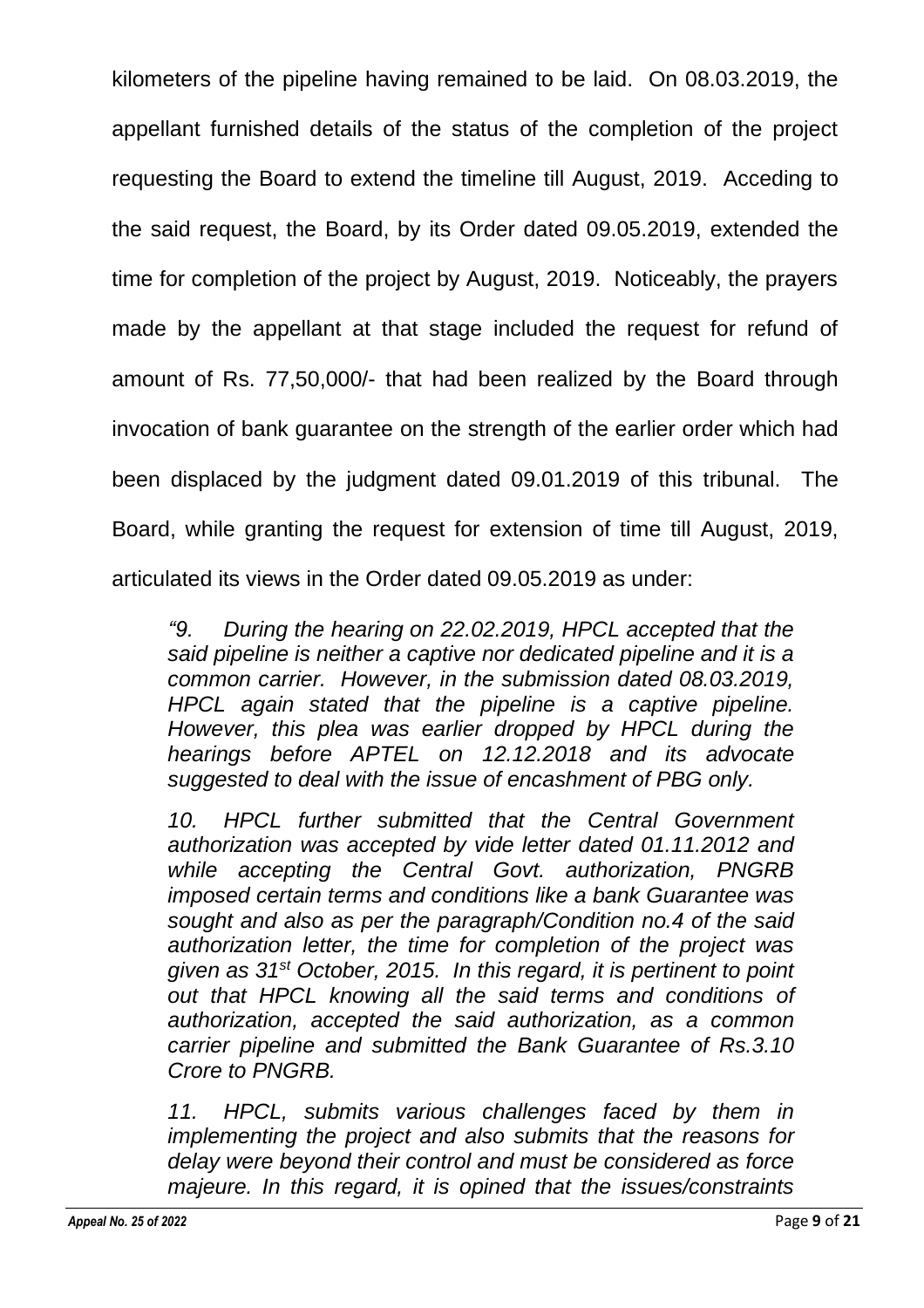*like delay in obtaining clearances/permissions are inherent risk which the entity laying or building a pipeline is well aware of while accepting the terms and conditions of the authorization.*

*12. APTEL has directed PNGRB to issue a fresh order within 4 months from the date of the order (09.01.2019). However, in its submissions vide letter dated 08.03.2019 has prayed for treating the various delays as force majeure situation, to refund PBG encashment of Rs. 77,55,000, not to further invoke the PBG and to allow time extension till August, 2019.*

*13. Earlier, during hearing of the case before APTEL, HPCL has argued that in terms of regulation 16(a) of NGPL Authorisation Regulations, the Board ought to have allowed a reasonable time to the entity to fulfil its obligations. As the pipeline is not yet complete even after 78 months of its authorization against allowed time of 36 months, the Board is of the view that it will be advisable to decide the issue after completion and commissioning of the LPG pipeline project."*

*10.* The operative part of the Order dated 09.05.2019 read as under:

*"14. In view of the above facts, current status of the project and the above deliberations, the Board allows HPCL to complete the activities of laying, building and commission the Uran-Chakkan-Shikrapur LPG pipeline project by August, 2019, as requested by it. The Board will consider other prayers, made by HPCL vide letter dated 08.03.2019 and mentioned at para 7(i), (iii) & (vi) above, after August, 2019."*

*11.* Thus, while extending the timeline till August, 2019, as requested, the prayer for refund of the encashed part of the bank guarantee was kept pending.

*12.* On 30.08.2019, the last date of the extended timeline, the Board was informed by the appellant, through a formal communication, about the completion of the entire work relating to the project, Pre-commissioning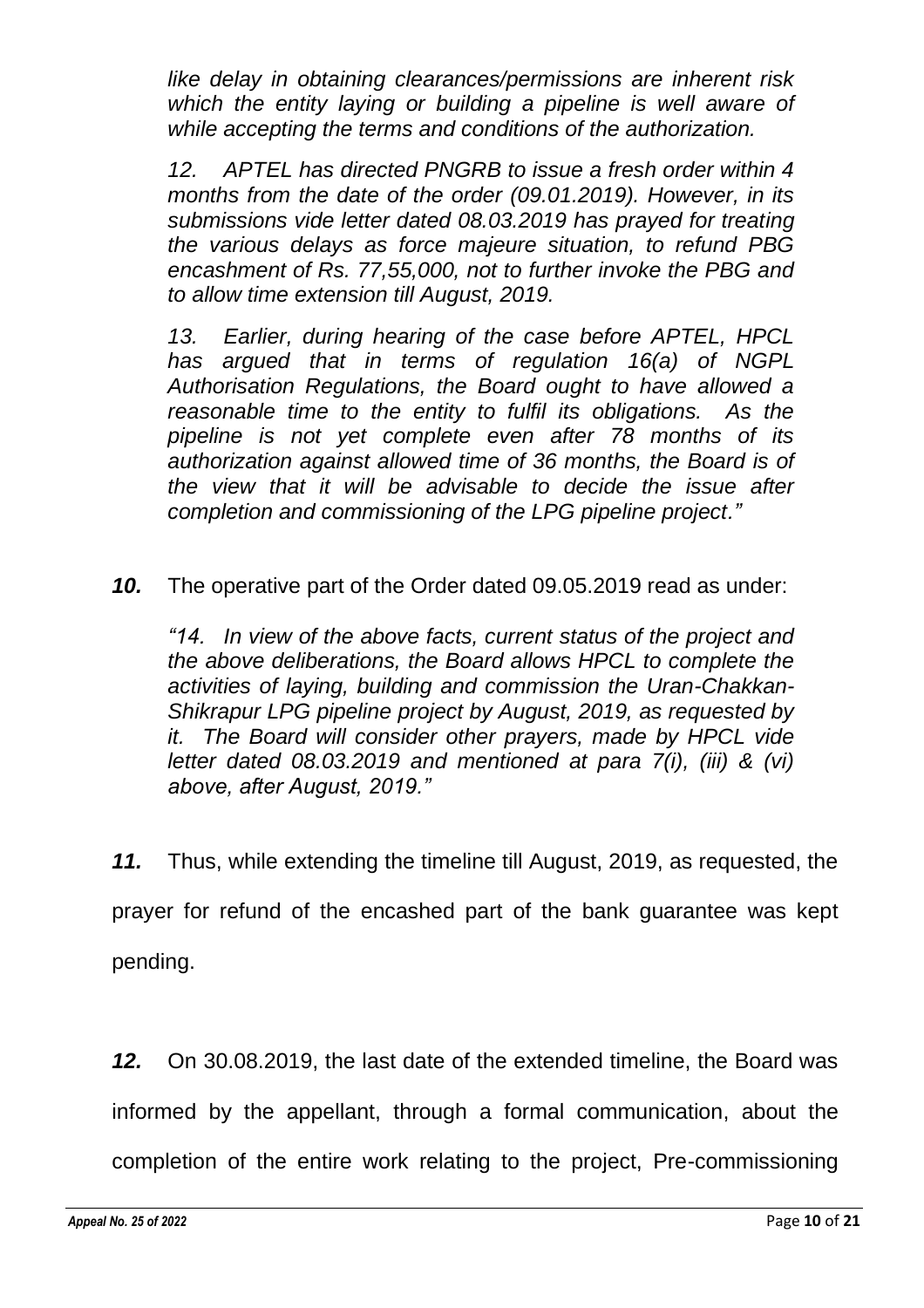Safety Audit by the concerned agency (OISD) and approval for charging

the pipeline with LPG for commissioning by another agency (PESO) only

being pending at that stage. The relevant part of the said communication

dated 30.08.2019 reads thus:

*"… We are happy to inform you that we have completed laying of Uran Chakan Shikrapur Pipeline. Vide letter PROJ/UCSPL/OISD/MBI dated 5.8.2019 addressed to OISD. Further, vide our letter dated 30.8.2019, we have also applied to PESO for commissioning approval for charging the pipeline with LPG. Once the clearance is received from these statutory authorities, we shall be commissioning the pipeline with LPG and thereafter stabilizing the pipeline for operations.*

*As per GSR 39 € code of practices for ERDMP Regulations, the certification of ERDMP will be done after commissioning and stabilization of the pipeline. However Emergency Response Disaster Management Plan as per PNGRB regulation Clause 6.7*  G.S.R. Infra/T4S/P&PPPL/01/2014 is also prepared and under *certification by PNGRB enlisted agency. The same will be submitted after due approval of HPCL's Management.* …"

*13.* Indisputably, the Board did not respond to the said communication dated 30.08.2019 till 11.11.2019 on which date, by an email communication, the "latest status" was required to be submitted by 12.11.2019, reference being made to the letter dated 30.08.2019 and quarterly progress report of second quarter of 2019-20 that had been uploaded on the online reporting portal by the appellant. Admittedly, the project was completed and the pipeline was energized on 14.11.2019.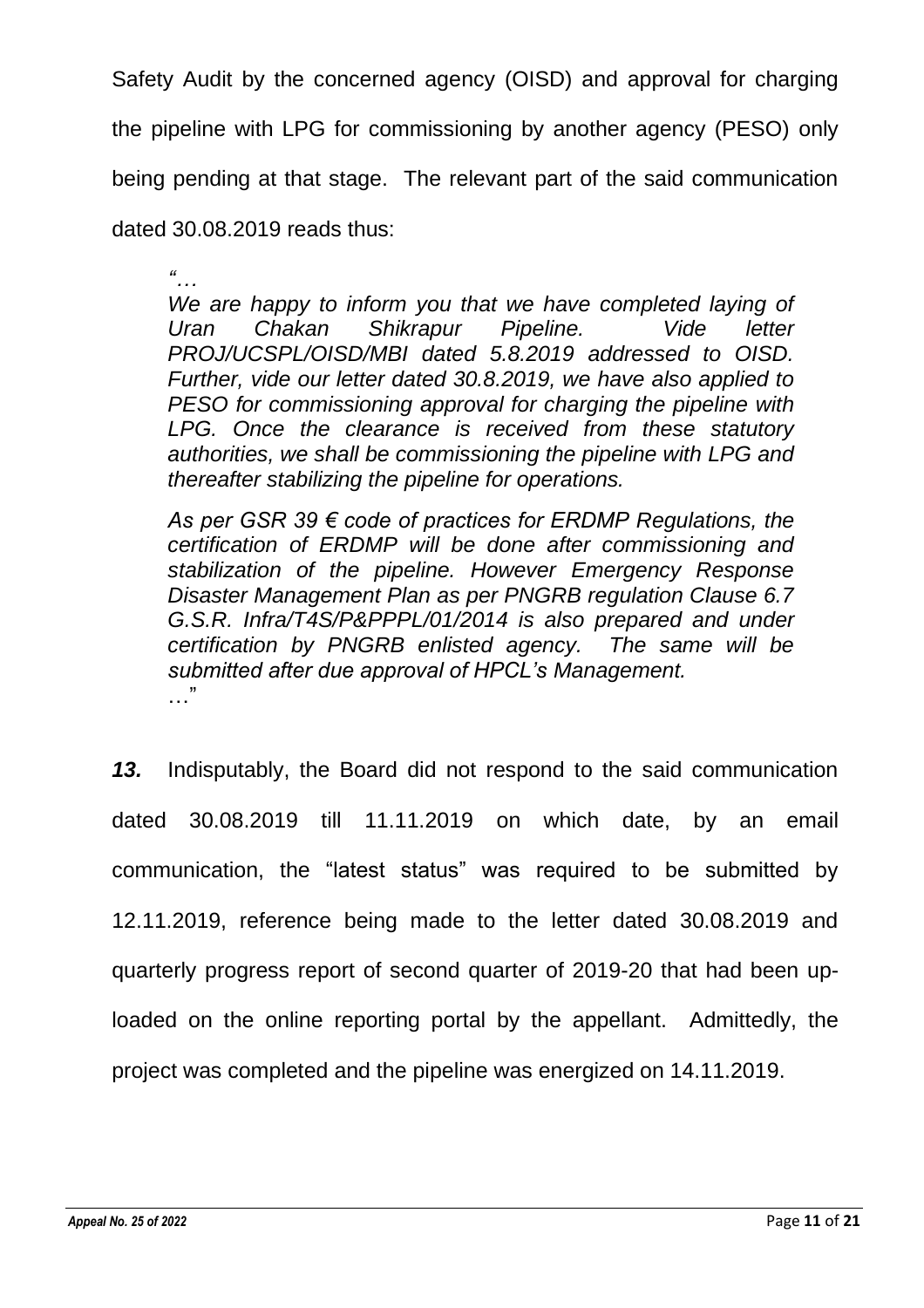*14.* Referring to the above-mentioned events, HPCL submitted a fresh letter of request on 03.01.2020 seeking refund of the amount of Rs. 77,50,000/- encashed through invocation of performance bank guarantee under the earlier order of 2016. The said request was declined by the Board by majority order passed on 16.08.2020, the Member (Legal) having dissented and giving a separate opinion holding to the contrary.

*15.* The impugned order, based on majority opinion, sets out the reasons as under:

*"26. During the hearing held on 22.02.2019, HPCL accepted that UCSPL is neither a captive nor dedicated pipeline and it is a common carrier pipeline. However, in the submission dated 08.03.2019, HPCL again stated that the pipeline is a captive pipeline. However, this plea was earlier dropped by HPCL during the hearings before APTEL on 12.12.2018 and its advocate suggested to deal with the issue of encashment of PBG only.*

*27. HPCL submitted that while accepting the Central Government authorization, PNGRB imposed certain terms and conditions like seeking a bank guarantee and also the time for completion of the project was kept as 31.10.2015. In this regard, HPCL was well aware of all the terms and conditions of the authorization, accepted the said authorization as a common carrier pipeline and submitted the Bank Guarantee of Rs.3.10 Crore to PNGRB.*

*28. HPCL submitted various challenges faced by them in implementing the project and also submitted that the reasons for delay were beyond the control of HPCL, which may be considered as Force Majeure. It is pertinent to note that obtaining permissions from various statutory authorities is the sole responsibility of the authorized entity and the issues/constraints like delay in obtaining clearances/permissions are inherent project risks which the entity was well aware of while accepting the terms and conditions of the authorization.*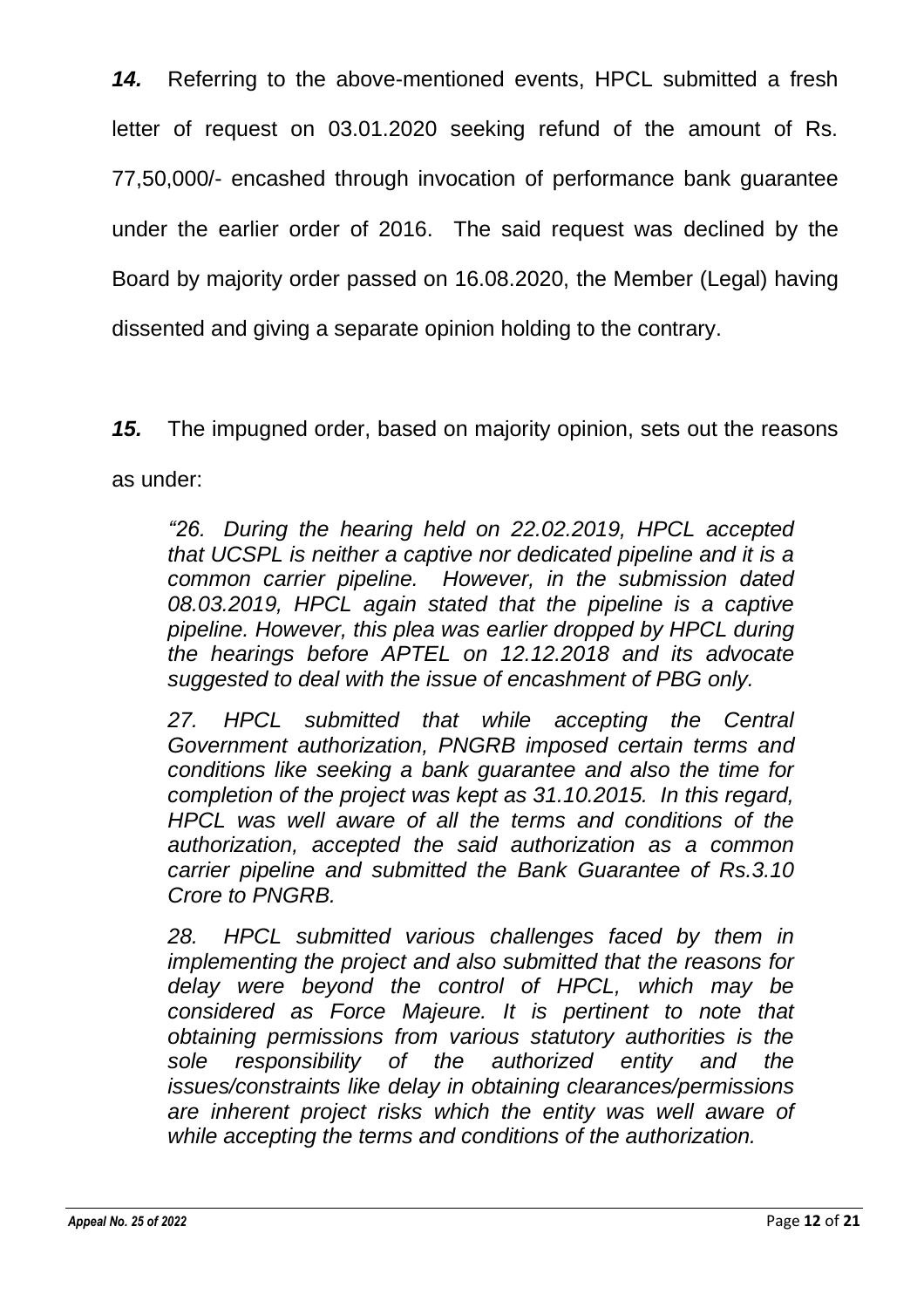*29. The Board, vide order dated 09.05.2019, directed HPCL to complete the activities of laying, building and commissioning UCSPL project by August, 2019 as requested by the entity and stated that the other prayers of HPCL made vide letter dated 08.03.2019 will be considered after August, 2019. In this regard, HPCL achieved only mechanical completion of the project by 30.08.2019, while the commissioning of the LPG pipeline could be achieved only on 14.11.2019. vide letters dated 30.08.2019 and 03,01.2020, HPCL has requested the Board to consider its other balance prayers.*

*30. It is pertinent to mention that finally the UCSPL project was completed with a further delay of 2.5 months beyond August, 2019 (i.e. time extension granted by the Board at the request of the entity) and HPCL has failed to comply with the direction of the Board for achieving commissioning of UCSPL project by August, 2019."*

*16.* The operative part of the impugned order reads thus:

*"31. Based on the above facts, circumstances and deliberations, the reasons as stated by HPCL for delay in implementing the project are inherent project risks which the entity was well aware of while accepting the terms and conditions of the authorization. Moreover, the same do not qualify as Force Majeure.*

*32. With regard to request of HPCL for return of earlier encashed amount of Rs. 77.5 Lakh and not to further invoke the bank guarantee, we do not find any reason or justification for refunding the amount of Rs. 77.5 Lakhs encashed by PNGRB through invocation of Bank Guarantee. Further, the entity has once again failed to comply with its own commitment and the direction of the Board vide order dated 09.05.2019 to commission UCSPL project by August, 2019. However, considering various submissions of the entity, the Board hereby accepts completion of the project on 14.11.2019 without any further penalty."*

*17.* In contrast, the Member (Legal), who recorded dissent opinion, has observed thus: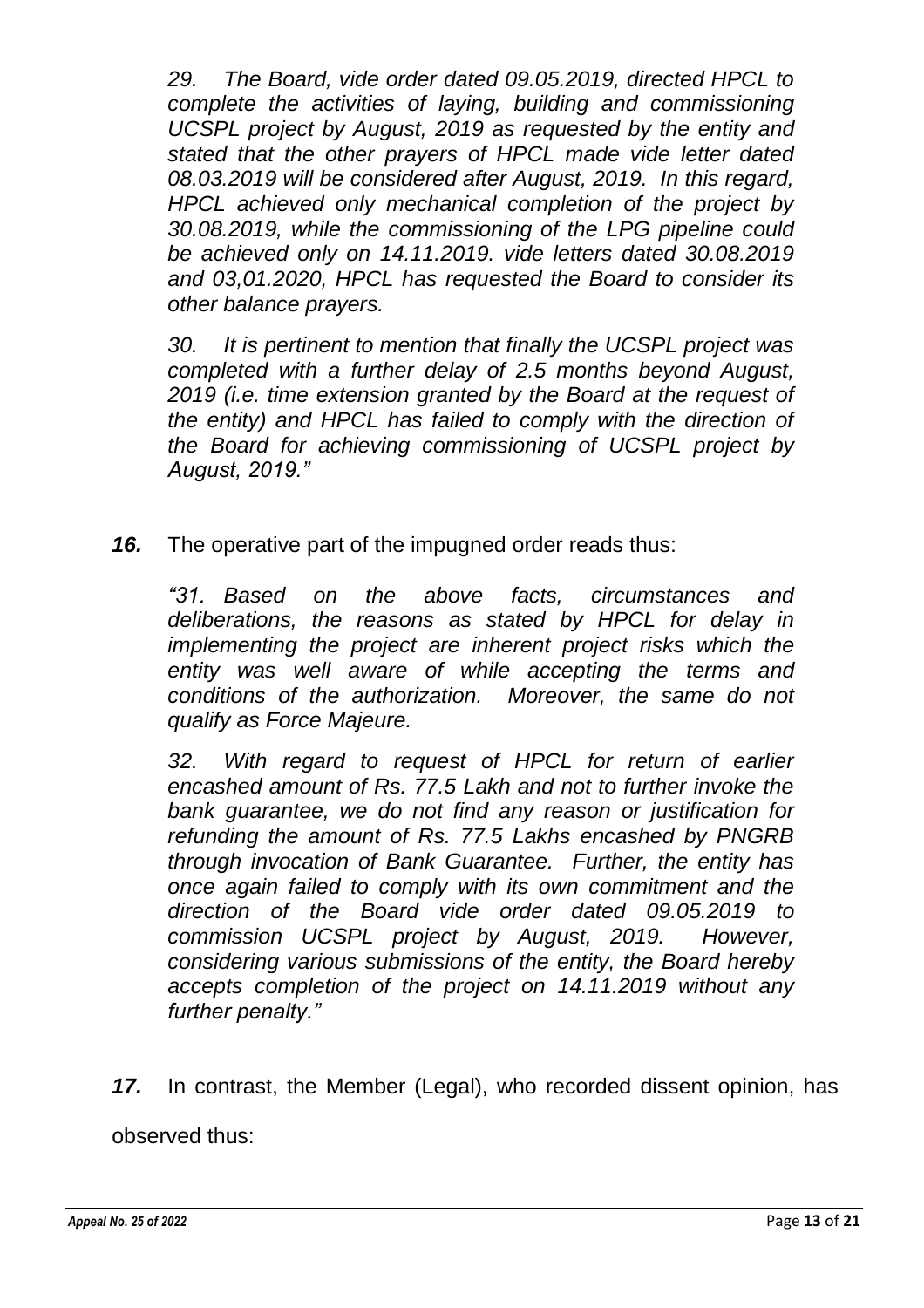*"Having extensively perused the order dated 9th January, 2019 of the APTEL and having gone through the material on record, the only question that falls for my consideration is whether HPCL is entitled to the refund of the amount of Rs. 77.5 Lakh which was earlier encashed by PNGRB through invocation of the bank guarantee. In this regard, HPCL has mentioned various challenges which were faced by them in implementing the project. HPCL submitted that they had taken up the project in right earnest and applied for all statutory approvals in time and received Environmental Clearance, PCL=B, Petroleum and Explosive Safety Organisation (PESO), RoU notifications along the road and crossing approvals in time. However, certain critical approvals viz. Forest Clearance, Wildlife Board and along the road of SH 55 approvals got delayed due to procedural delays and pending petitions in Courts. It was also submitted that the reasons for delay were beyond their control. In this respect, the majority order vide para 28 observes as under:*

*'28…It is pertinent to note that obtaining permissions from various statutory authorities is the sole responsibility of the authorized entity and the issues/constraints like delay in obtaining clearances/permissions are inherent project risks which the entity was well aware of while accepting the terms and conditions of the authorization."*

*Though impossibility of performance is, in general, no excuse for not performing an obligation which a party has expressly undertaken, yet when the obligation is one implied by law, impossibility of performance is a good excuse. In HUDA and Anr. v. Dr Babeswar Kanhar & Anr (2005) 1 SCC 191, the Supreme Court considered the general principle that a party prevented from doing an act by some circumstances beyond his control, can do so at the first subsequent opportunity.*

*This conclusion of mine would be sufficient to dispose of the case before me, in favour of the entity, but there is another aspect on the basis of which the principal question can be approached. In this regard, I deem it necessary to extract para 31 of APTEL'S order dated 09.01.2019:*

*"31. After carefully perusing the submissions made by the Appellant as well as the Respondent Board and after hearing the arguments made by the counsel appearing for the parties, it appears that the Board was not careful enough to examine the reasons submitted by the Appellant*  for the delay. The *impugned order lacks proper reasoning for not extending the scheduled completion time as*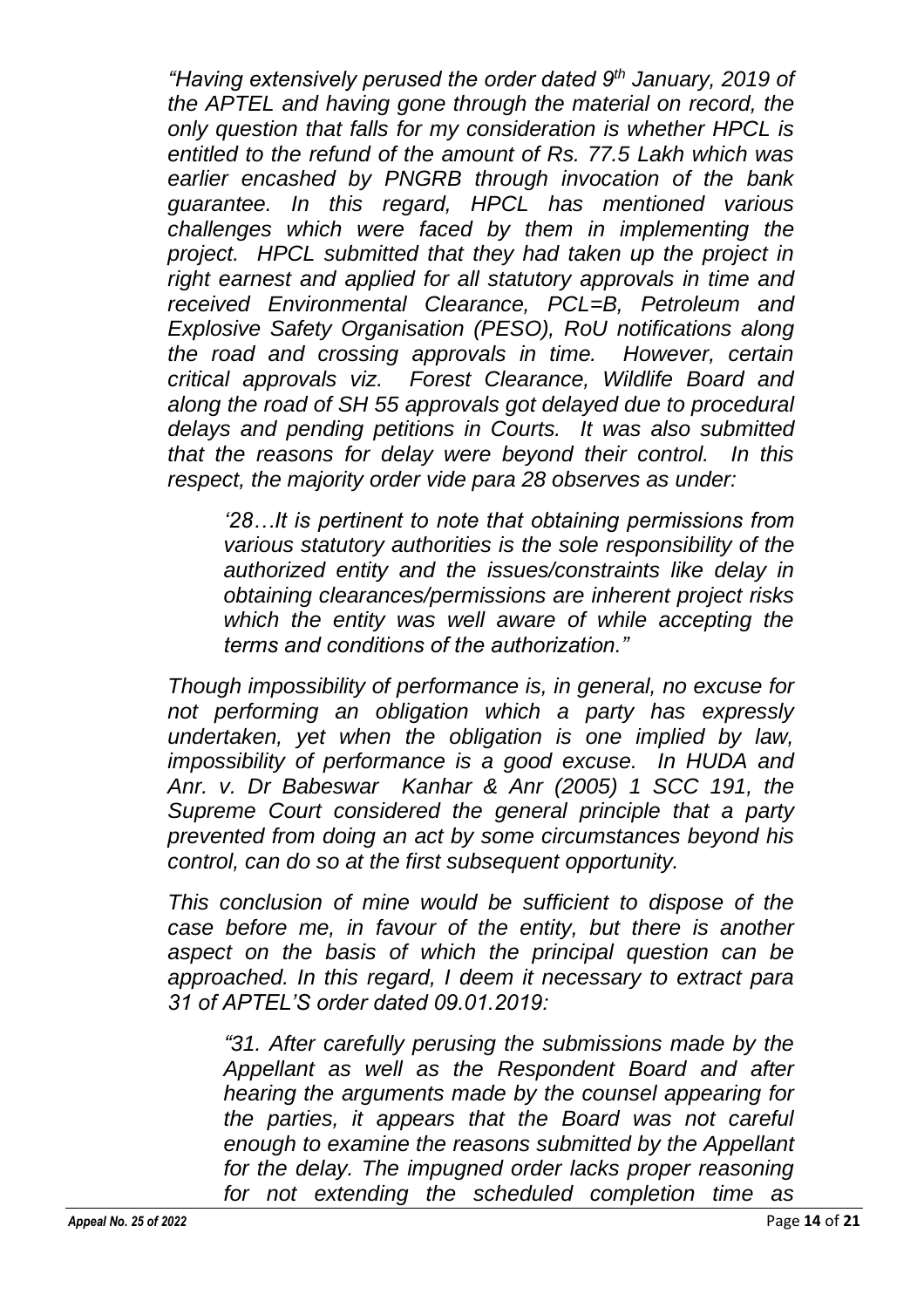*requested by the Appellant before encashing the 25% of the PBG. The impugned order suffers from gross deficiency in explaining the grounds while considering to encash the PBG. We hold that a more elaborate analysis would need to be carried out by the Board on the correspondences made and documents submitted by the Appellant while requesting to extend the time schedule for completion of the project before encashing the PBG. We also hold that the Appellant needs to be heard by the Board afresh before taking a final decision. In view of our observations and discussions, we feel it prudent to remand the instant matter to the Board for a fresh and independent review."*

*Whereas the APTEL, in its order, has directed the Board to issue a fresh order in the interest of 'natural justice and equity,' the majority order fails to address the issue of the adequacy of the reasons submitted by the entity for the delay in completion of the project and lacks proper reasoning for not refunding the amount which was earlier encashed by PNGRB.*

*In view of the above, my answer to the question in this case is in the affirmative and in favour of the entity. The entity is entitled to the refund of the earlier encashed amount of Rs. 77.5 Lakh."*

*18.* We have heard the learned counsel for the appellant and for the Board at length.

*19.* In the overall scheme of the PNGRB Act, the Board has been entrusted with multifarious duties, responsibilities and functions that include primarily the task of the sector regulator, it also being the statutory authority to deal with issues of non-compliance or engage in dispute resolution. Having regard to this, the Board is also the authority that guides the conduct of various stakeholders, the prime objective being to subserve public interest.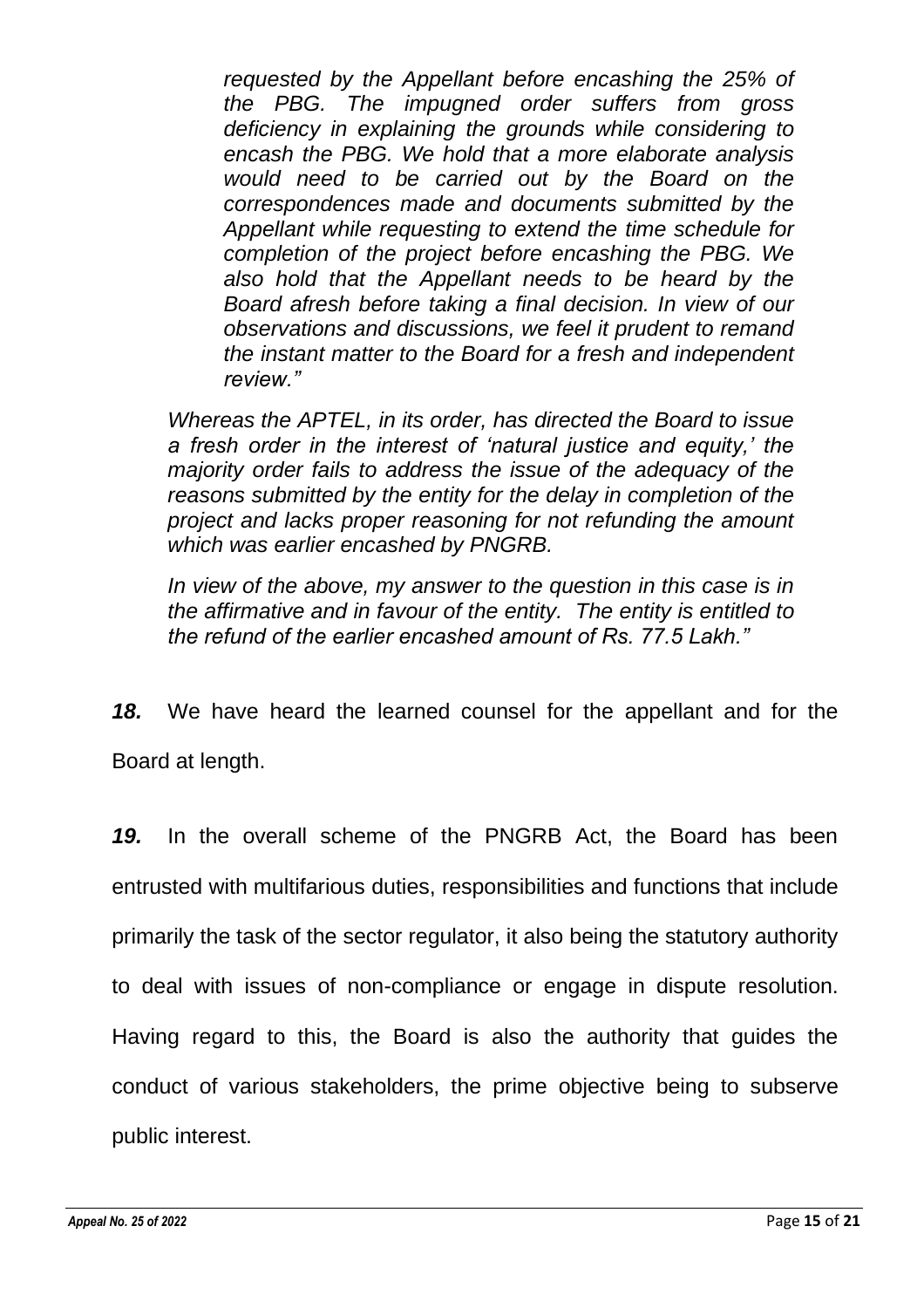*20.* We have noted earlier the provision contained in Regulation 16 of the Authorization Regulations the bare text of which makes it clear that the purpose of taking a performance bond at the time of grant of authorization is to ensure that all directions, terms or conditions attached to the permission are strictly abided by, the idea being to secure timely compliances subject, however, to the Board also being *reasonable* in assessing the time required for such compliances to be made including in the matter of completion of a project of such nature as at hand. Regulation 16 also clarifies, by the concluding Clause (e), that the encashment of performance bank guarantee is in addition and without prejudice to civil penalty that may be imposed by the Board under Section 28 of PNGRB Act which relates to "*contravention of directions*". It is vivid that contravention of directions as is governed by the provision of Section 28 leading to civil penalty pertains to a situation where there is intentional non-compliance. Be that as it may, even the invocation of the bank guarantee in case of default or failure within the meaning of Regulation 16 of Authorization Regulations is punitive rendering the said regulation a penal provision. It is trite that a penal provision has to be construed strictly. Having regard to the overall scheme of the Authorization Regulations and the provision of Regulation 16 dealing with defaults, the consequence whereof might lead eventually even to termination of authorization, the step-by-step authority given unto the Board to penalize the authorized entity against the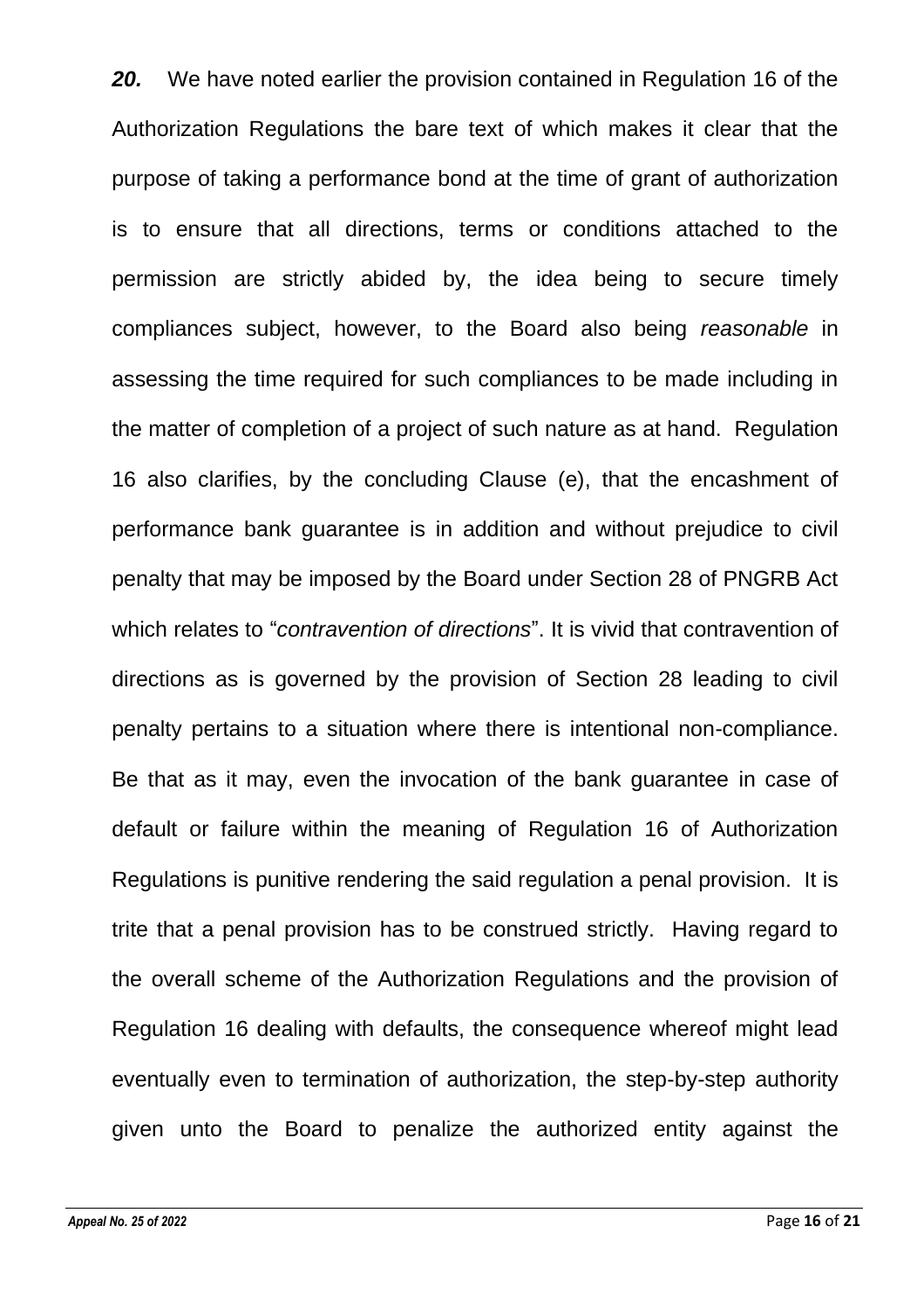performance bond is meant and designed to nudge it towards completion rather than invariably punish for each default.

*21.* The learned counsel for the Board was at pains to argue, referring to the history of delays in the project at hand and the explanations tendered by, or the extension of timelines granted to, the appellant, his submission being that the case at hand involves an order passed at a stage where the subject default cannot be described as the first of its kind. His submission was that keeping in view the extensions granted earlier, the invocation of the bank guarantee to the extent of 25% only shows that the Board has been very lenient towards the appellant.

*22.* The fallacy in the above line of the arguments lies in the fact that the bank guarantee had been encashed by the earlier decision dated 04.03.2016 of the Board at a stage then of first default only. The said Order dated 04.03.2016 had been set aside by this tribunal in appeal and the matter was remitted to the Board for a proper consideration in light of the guidance given by judgment dated 09.01.2019. The impugned order has been passed not on the basis of any fresh notice of the second or third default but in the proceedings taken out on the basis of the said remit by judgment dated 09.01.2019. The justification for penalizing the appellant under Regulation 16(c)(i) had to be examined afresh by the Board in light of the facts then prevailing though, of course, also factoring in the subsequent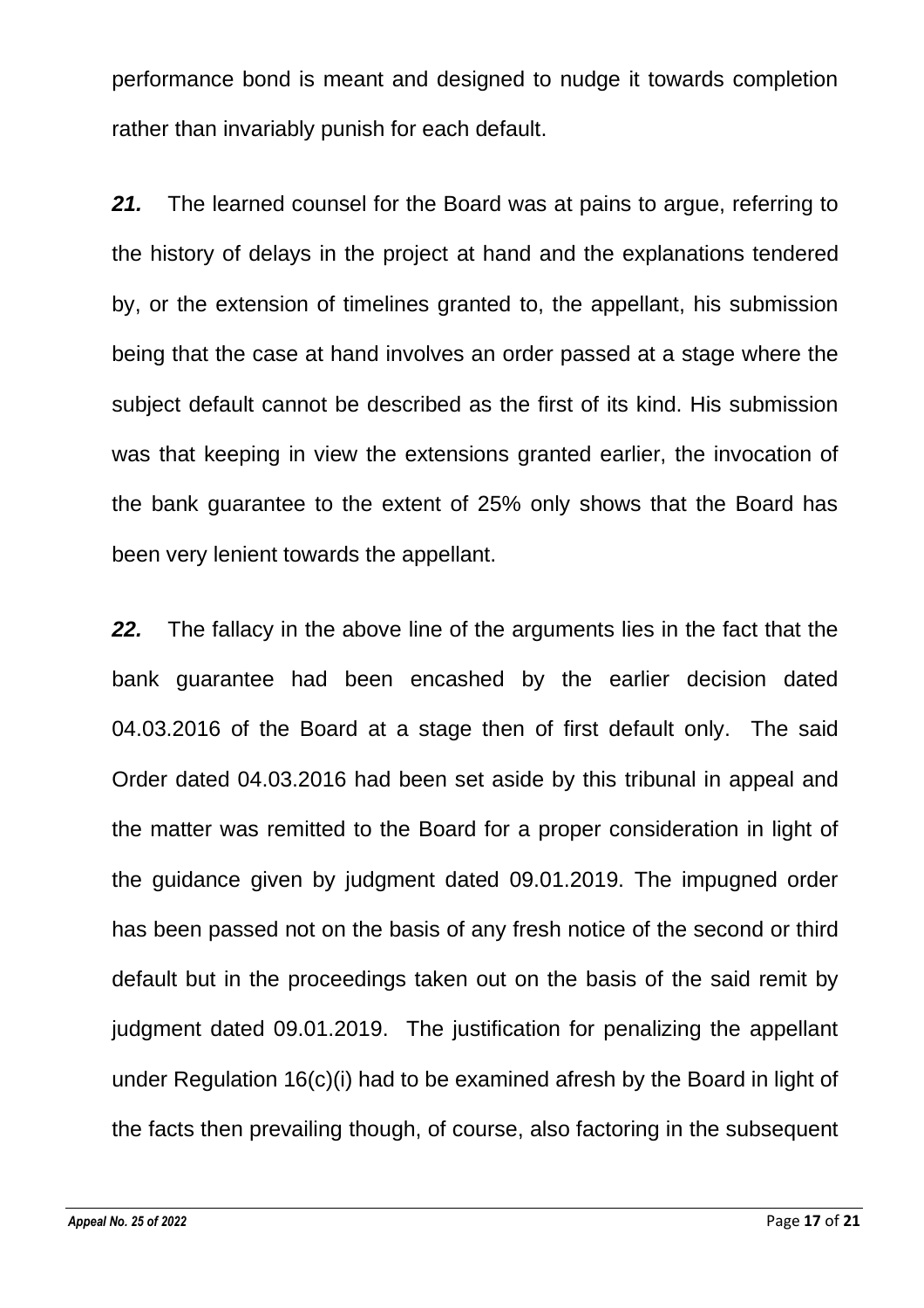conduct seen particularly in the light of later order rendered by the Board on 09.05.2019.

*23.* We disapprove of the view taken by the Board while passing the Order dated 09.05.2019 to the extent thereby the decision on the prayer for refund of the encashed part of the bank guarantee was deferred beyond August, 2019. The bank guarantee had been invoked, as already noted earlier, in terms of Order dated 04.03.2016. The said order stood vacated by virtue of the decision rendered by this tribunal on 09.01.2019 in appeal no. 102 of 2016. Once the order leading to the encashment had been set aside and the matter remitted for fresh decision, the Board had no business or authority to retain the money collected under its cover.

*24.* Be that as it may, the judgment dated 09.01.2019 dealing with the earlier Order dated 04.03.2016 of the Board clearly shows that the Board was found remiss in adopting a proper procedure and also in exercising effective guidance to the authorized entity (appellant) by not taking any meaningful steps for monitoring its activities in terms of Regulation 13. Further, the Board had not given any thought to its duty under Regulation 16(a) to afford "reasonable time" to the appellant to fulfil its obligations before examining as to whether penalty required to be imposed by invocation of the 25% of the amount of the performance bond.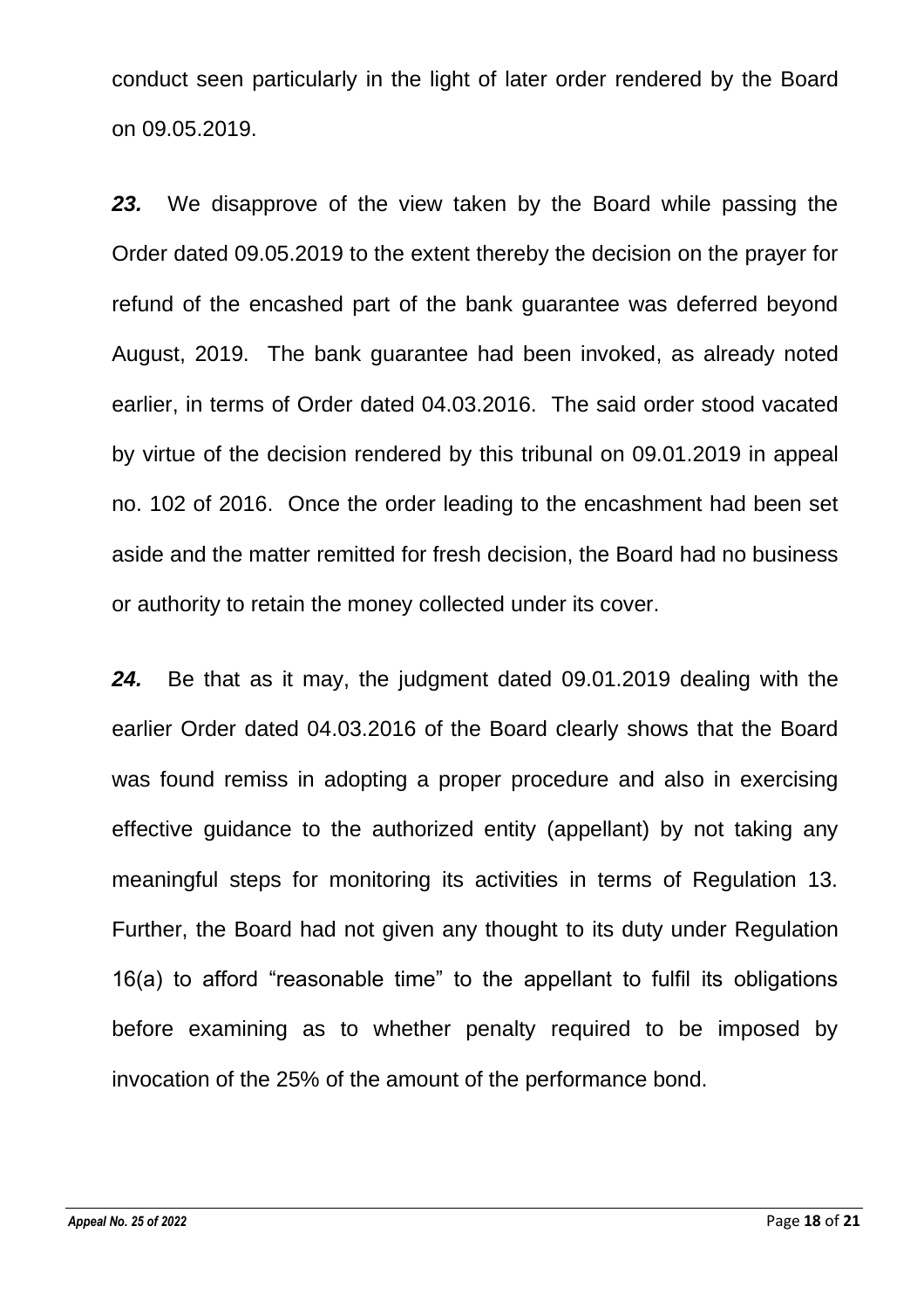*25.* The question of grant of "reasonable time" eventually came up before the Board when, after the remit, having taken inputs from the appellant, it had proceeded to pass the order on 09.05.2019 granting extended period to the appellant till August, 2019. In this view, the Board was also dutybound again, in terms of Regulation 13 - quoted by this tribunal in judgment dated 09.01.2019 passed in the earlier round, to monitor the activities of the appellant. The fact that the Board had granted time to the appellant to complete the project till August, 2019 can only mean that in the considered view of the Board that was the reasonable time which the appellant deserved to be allowed for fulfilling its obligations within the meaning of Regulation 16. Having granted such extension of time till August, 2019, it was the obligation of the Board also to monitor the further activities. It is a matter of regret that the Board again took its duties casually, there being no communication shown issued from its end till after the appellant had reported completion of project by its letter dated 30.08.2019.

*26.* We are conscious that the pipeline was energized eventually only on 14.11.2019. But it also needs to be borne in mind that while reporting completion of the ground work of execution of the project by letter dated 30.08.2019, the appellant had informed the Board that pre-commissioning safety audit was to be done by OISD on which the approval for charging the pipeline by PESO would depend. During the arguments, learned counsel for the Board agreed that OISD and PESO are official agencies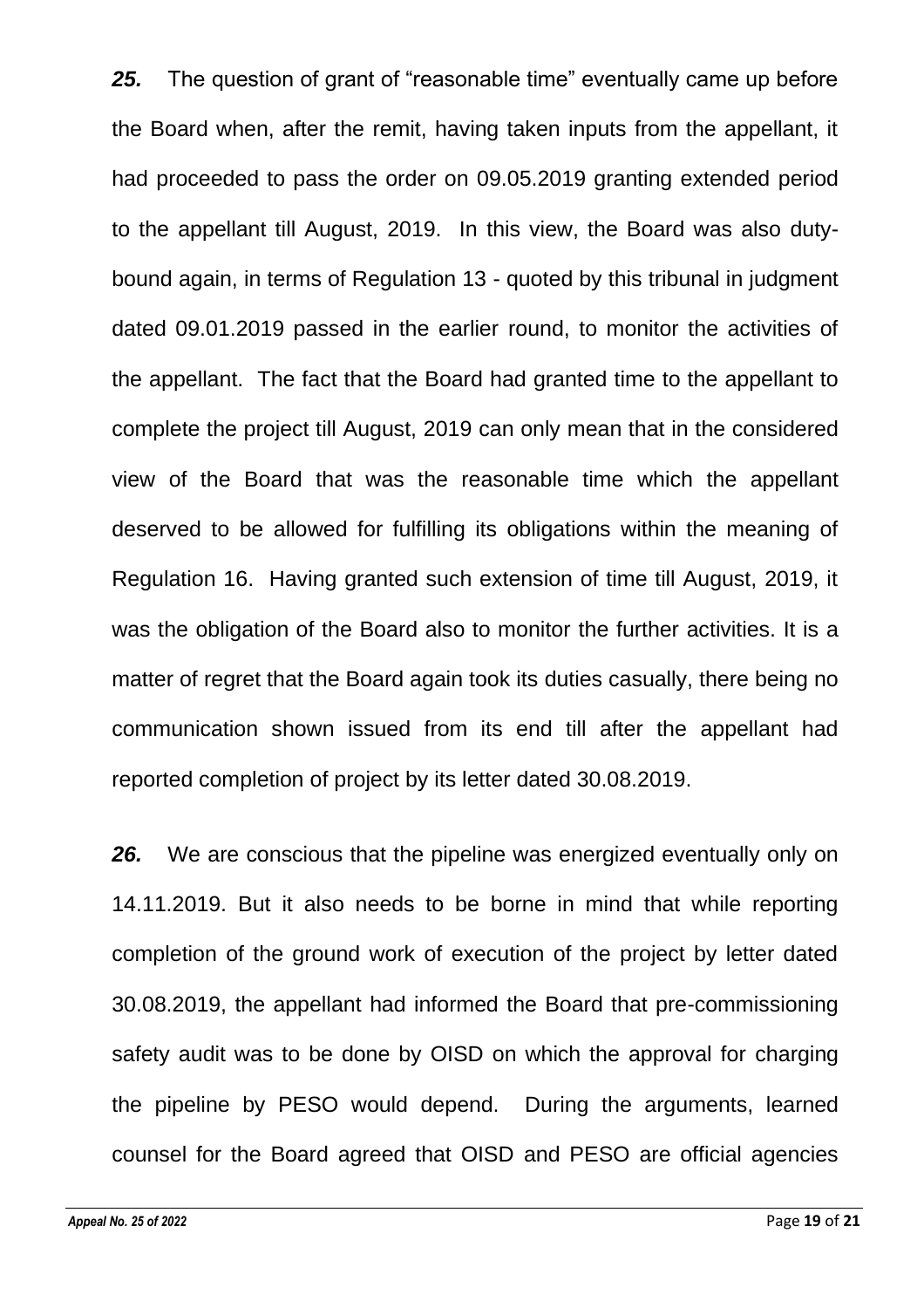and it is not within the hands of the authorized entity (the appellant) to push them for action within a time bound manner. From this perspective, it is clear that the appellant had achieved what was within its domain well within the extended timeline.

*27.* The objective of Regulation 16 is not to penalize an entity for delays beyond its control. In these circumstances, the conclusion reached by the Board, through the majority opinion forming the basis of the impugned order, is not only incorrect but also wholly unfair and inequitable. The fact that OISD and PESO would also be taking time after the execution of the project by the appellant should have been factored in when the Board was examining the issue of grant of "reasonable time" within the meaning of Regulation 16 to the appellant by Order dated 09.05.2019. Even if that part had somehow escaped the attention or consideration by the Board at the time of passing of Order dated 09.05.2019, the same should have entered the relevant considerations when the Board declined to refund the encashed part of the bank guarantee by the impugned order.

*28.* For the forgoing reasons, the appeal at hand must succeed. The impugned order of the Board passed on 06.03.2020, based on majority opinion, declining refund of Rs.77.5 lakhs to the appellant is set aside. As observed earlier, the said amount had become refundable when the previous order dated 04.03.2016 of the Board had been set aside by